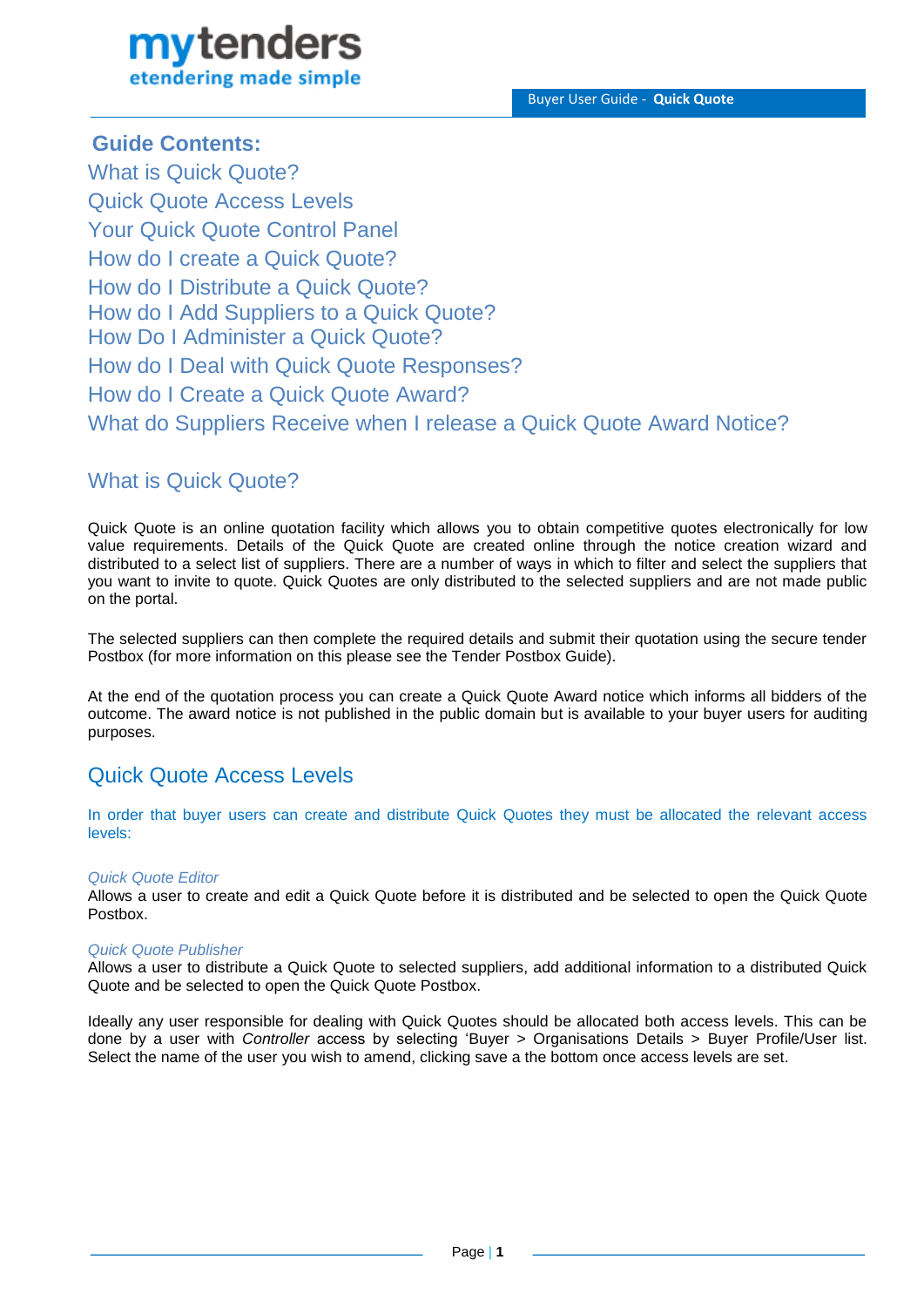

# Your Quick Quote Control Panel

Your Quick Quote Control Panel links to all your Quick Quotes and Quick Quote Awards. You can filter this by those for your buyer organisation and those created by your own registration. It is accessible by clicking the 'Quick Quote' link in the 'Notices' menu of your Buyer Control Panel.

#### **Quick Quote Control Panel**

#### **Quick Quote Control Panel**

Quick Quote (QQ) is an online quotation facility which allows buyers to obtain competitive quotes electronically for low value requirements. Details of the QQ are created online and sent to a selected list of suppliers, who can then complete the required details and submit their quotation using the secure postbox. QQs are only distributed to the selected suppliers and are not made public on the website.

#### **Quick Quotes**

- Create a New Quick Quote
- Quick Quote User Guide ■

#### My Quick Quotes

- **Ny Unpublished Quick Quotes**
- **Ny Published Quick Quotes**

#### **Buyer Quick Quotes**

- **Buyer Unpublished Quick Quotes**
- **Buyer Published Quick Quotes**

#### **Quick Quote Awards**

**My Quick Quote Awards** 

- **My Unpublished Quick Quote Awards**
- **My Published Quick Quote Awards**

**Buyer Quick Quote Awards** 

- **Buyer Unpublished Quick Quote Awards**
- **Buyer Published Quick Quote Awards**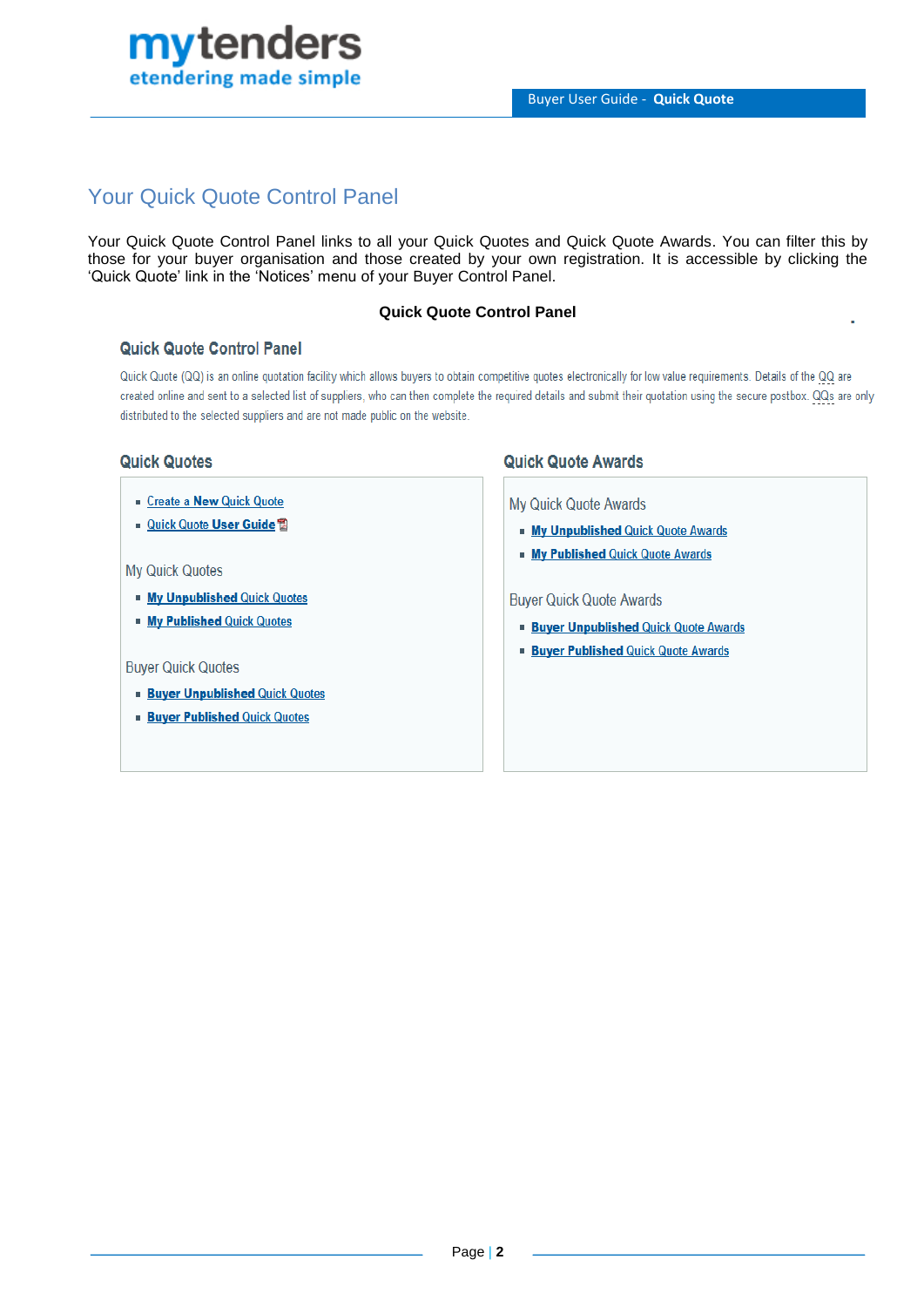

# How do I create a Quick Quote?

From your Quick Quote workspace page select the link "Create a New Quick Quote".

### **Title and Nature**

You will be asked to provide a title for your Quick Quote and select the nature of the contract. Once you do this click "Confirm".

| <b>Create Quick Quote page</b>                                                                                                                                                                                                                                                                                                                |                                    |  |  |
|-----------------------------------------------------------------------------------------------------------------------------------------------------------------------------------------------------------------------------------------------------------------------------------------------------------------------------------------------|------------------------------------|--|--|
| <b>Create Quick Quote</b>                                                                                                                                                                                                                                                                                                                     |                                    |  |  |
| Welcome to the Quick Quote Creation Wizard which will guide you through the process of creating a<br>Quick Quote. Please enter a title for this quote and select the type of contract in the Quote Details section<br>below. You will then be asked a series of questions which will enable the full quote to be generated and<br>distributed |                                    |  |  |
| Required answers are marked with an asterix (*)                                                                                                                                                                                                                                                                                               |                                    |  |  |
| <b>Quote Details</b>                                                                                                                                                                                                                                                                                                                          |                                    |  |  |
|                                                                                                                                                                                                                                                                                                                                               | * Title Asbestos Removal           |  |  |
|                                                                                                                                                                                                                                                                                                                                               | ◯ Services Contract                |  |  |
|                                                                                                                                                                                                                                                                                                                                               | * Contract Type  C Supply Contract |  |  |
|                                                                                                                                                                                                                                                                                                                                               | ⊙ Works Contract                   |  |  |
|                                                                                                                                                                                                                                                                                                                                               |                                    |  |  |
|                                                                                                                                                                                                                                                                                                                                               | Confirm<br>Cancel                  |  |  |
|                                                                                                                                                                                                                                                                                                                                               |                                    |  |  |

Once you have clicked "Confirm" you will be taken to the question list where you can work through each question by entering your answer and clicking the 'Next' button. Your answer to each question is stored when the "Next" button is clicked and you can stop at any point during the process and return later to complete all the questions. "Save and Exit" will save what you've done up to that point and return you to your Quick Quote Status page.

### **The Quick Quote form is made up of the following Questions**:

#### **Purchasing authority details**

Details of your organisation, including a contact name, department and telephone number should be inserted here.

#### **Description of the contract requirements**

A free text box for you to describe the requirements of the quote.

#### **Quantity required**

An optional field where you can state the quantity required.

#### **Deadline for quotes**

The deadline for completed quotes to be submitted to the electronic postbox. You must choose a date and a time by which the Postbox will close.

#### **Other Information**

A free text box for any supplementary information.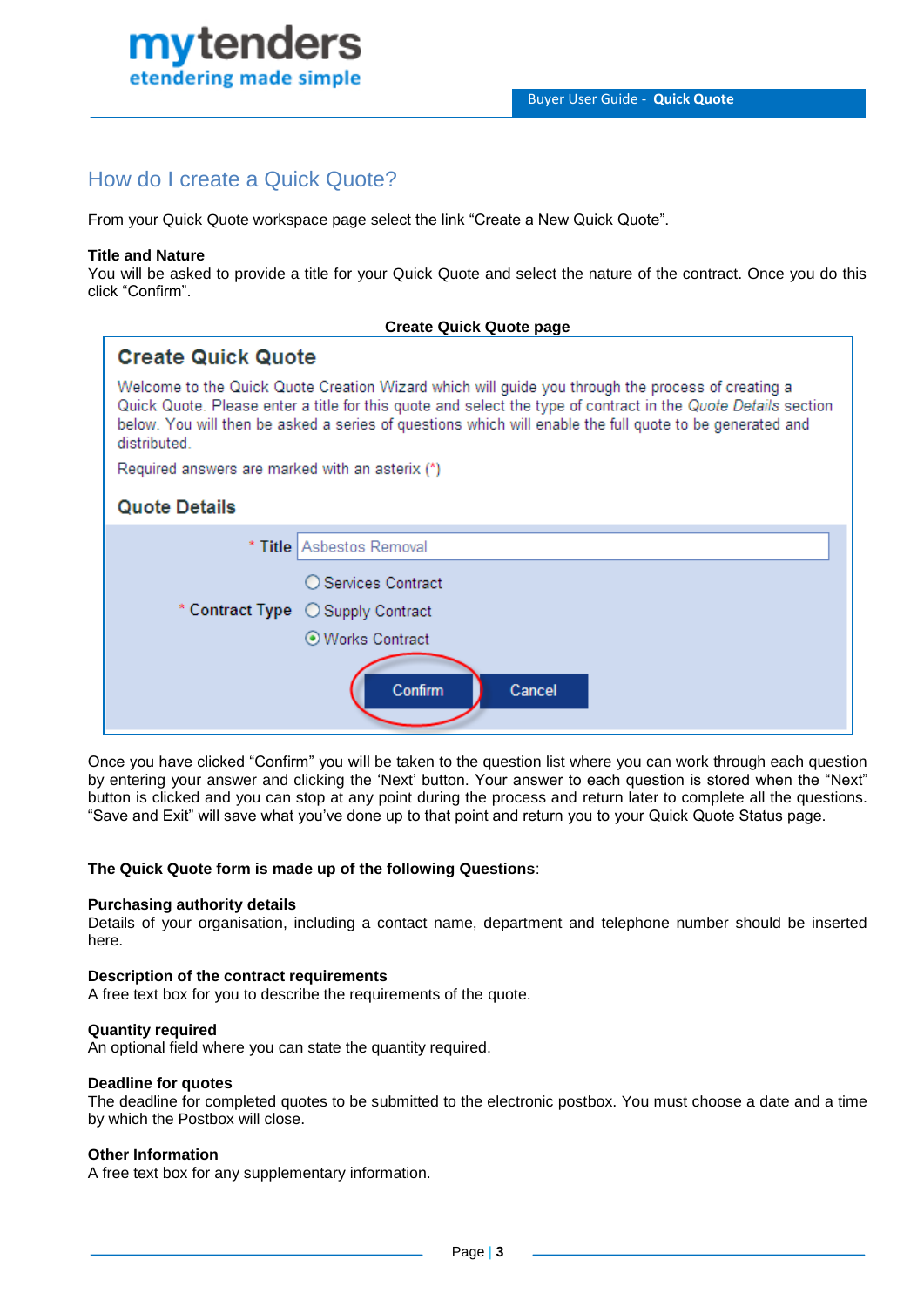Buyer User Guide - **Quick Quote**

#### **Commodity Categories**

Select the commodity category(s) which relate to the requirement. The commodity categories selected here will generate the "matching suppliers" list at the Quick Quote distribution page. You can switch these categories off and search in other ways at the distribution stage should a supplier you are looking for not have picked the same categories.

#### **Additional Options**

You can use the Additional Documents function and Questions and Answers.

#### **Additional Documents**

A total of 100MB of files can be uploaded per Quick Quote.

#### **Question and Answer Administrator**

mvtenders

etendering made simple

Select the user to whom the system should direct questions, supplier queries, alerts and other information regarding this notice.

#### **Tender Postbox Opener**

Select the user(s) whom you want to open the tender Postbox to download the quotes. As the Quick Quotes are for low value requirements then the "Opener" access level is not required, anyone with "Quick Quote Editor" access can be selected to open the Postbox for a Quick Quote. (For more information on this function please see the Tender Postbox Guide)

Once you have answered all the relevant questions Quick Quote creation is complete and you have the option to preview it, distribute it or return to your notice workspace.

### How do I Distribute a Quick Quote?

When you are ready to distribute the Quick Quote you must click the "Distribute the Notice" link to start the distribution process:

#### **Quick Quote Creation Completed page**

### **Quick Quote Creation Completed**

This Quick Quote is now complete and ready for you to invite Suppliers to quote. Please click the Distribute button to select your preferred suppliers.

Note: This Quick Quote will not be published until the supplier distribution process is complete.

### **Quick Quote Details**

| Quick Quote ID: 78306            |
|----------------------------------|
| Title: Asbestos Removal          |
| Type Of Contract: Works Contract |
|                                  |
| <b>Distribute</b><br>Cancel      |
|                                  |

Alternatively, if you are returning to a Quick Quote from your unpublished Quick Quote list, you can click on the title of the Quick Quote and then the "Distribute" button.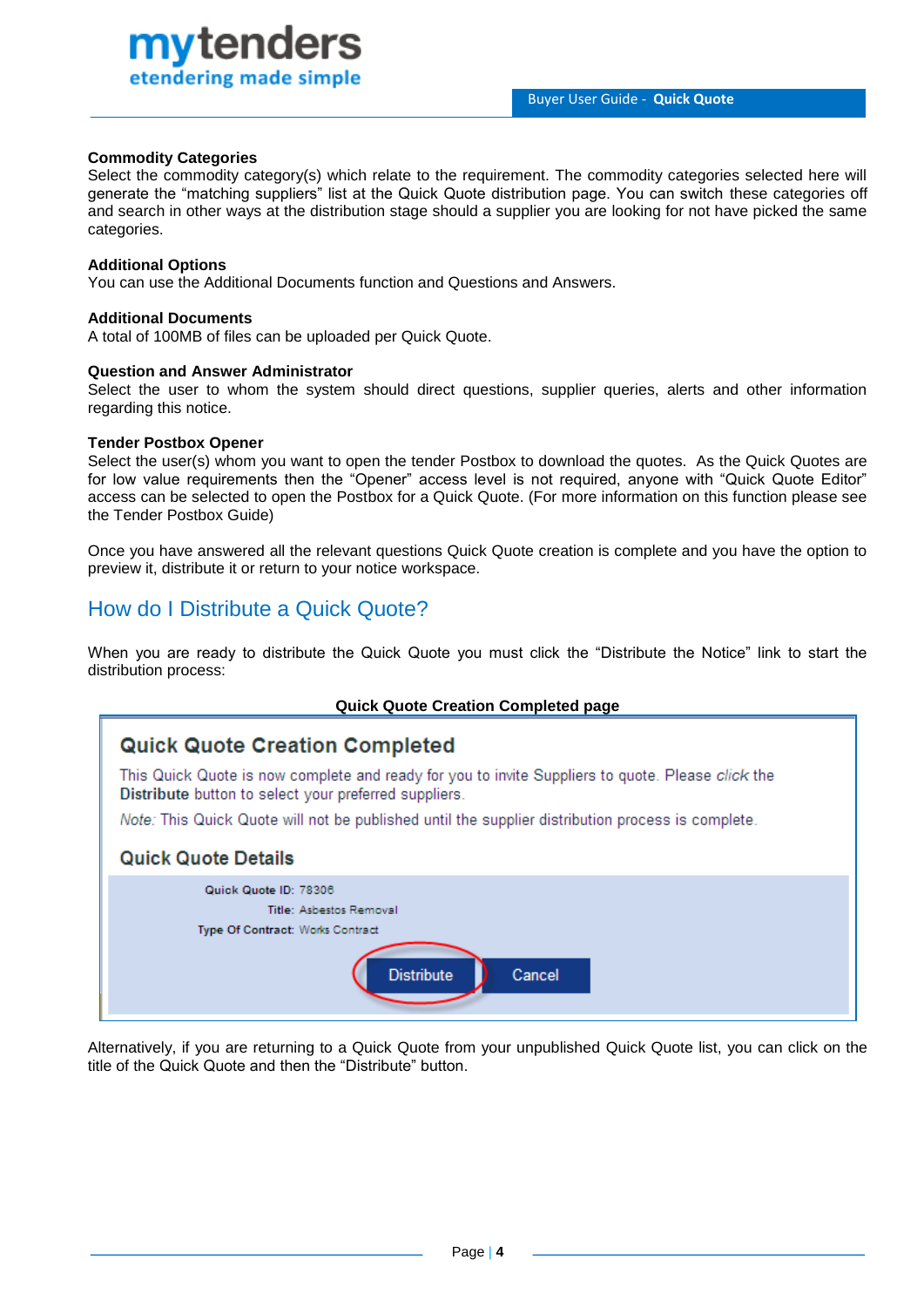

You will then be directed to the Quick Quote Distribution Page where you will select the suppliers that you want to invite to quote.

### How do I Select Suppliers for a Quick Quote?

| <b>Quick Quote Distribution Page</b>                                                                                                                                                                                                                                                                                                                                                                             |  |  |  |
|------------------------------------------------------------------------------------------------------------------------------------------------------------------------------------------------------------------------------------------------------------------------------------------------------------------------------------------------------------------------------------------------------------------|--|--|--|
| <b>Distribute Quick Quote</b>                                                                                                                                                                                                                                                                                                                                                                                    |  |  |  |
| To complete the publication of this Quick Quote you must select one or more suppliers for distribution.<br>Suppliers can be added to your Distribution List from the Matching Suppliers section which automatically<br>lists suppliers which match the commodity categories specified in this Quick Quote.                                                                                                       |  |  |  |
| <b>Select Suppliers to Quote</b>                                                                                                                                                                                                                                                                                                                                                                                 |  |  |  |
| <b>Distribution List</b><br><b>Matching Suppliers</b>                                                                                                                                                                                                                                                                                                                                                            |  |  |  |
| Your Distribution List contains all of the suppliers you have invited to Quote in this notice. Currently<br>you have not selected any suppliers.<br>You can select suppliers to add to your Distribution List from the following:<br>Matching Supplier List - Suppliers that match the commodity categories specified in this Quick<br>Quote. You can also use this tool to search the entire supplier database. |  |  |  |
| <b>Distribute</b><br>Cancel                                                                                                                                                                                                                                                                                                                                                                                      |  |  |  |

To find Suppliers:

**Matching Suppliers** provides a tool to search the entire database of supplier registrations. This presents you with a list of suppliers matching the commodity codes selected during Quick Quote creation.

You can further filter these lists using any combination of the parameters as follows:

*Exclude Commodity Categories* – Turn off the commodity category(s) you selected during Quick Quote creation to search the whole database of supplier registrations.

*Company Name –* Search for a specific company.

*Postcode* – Search for suppliers within a specific postcode area, i.e. AB, EH4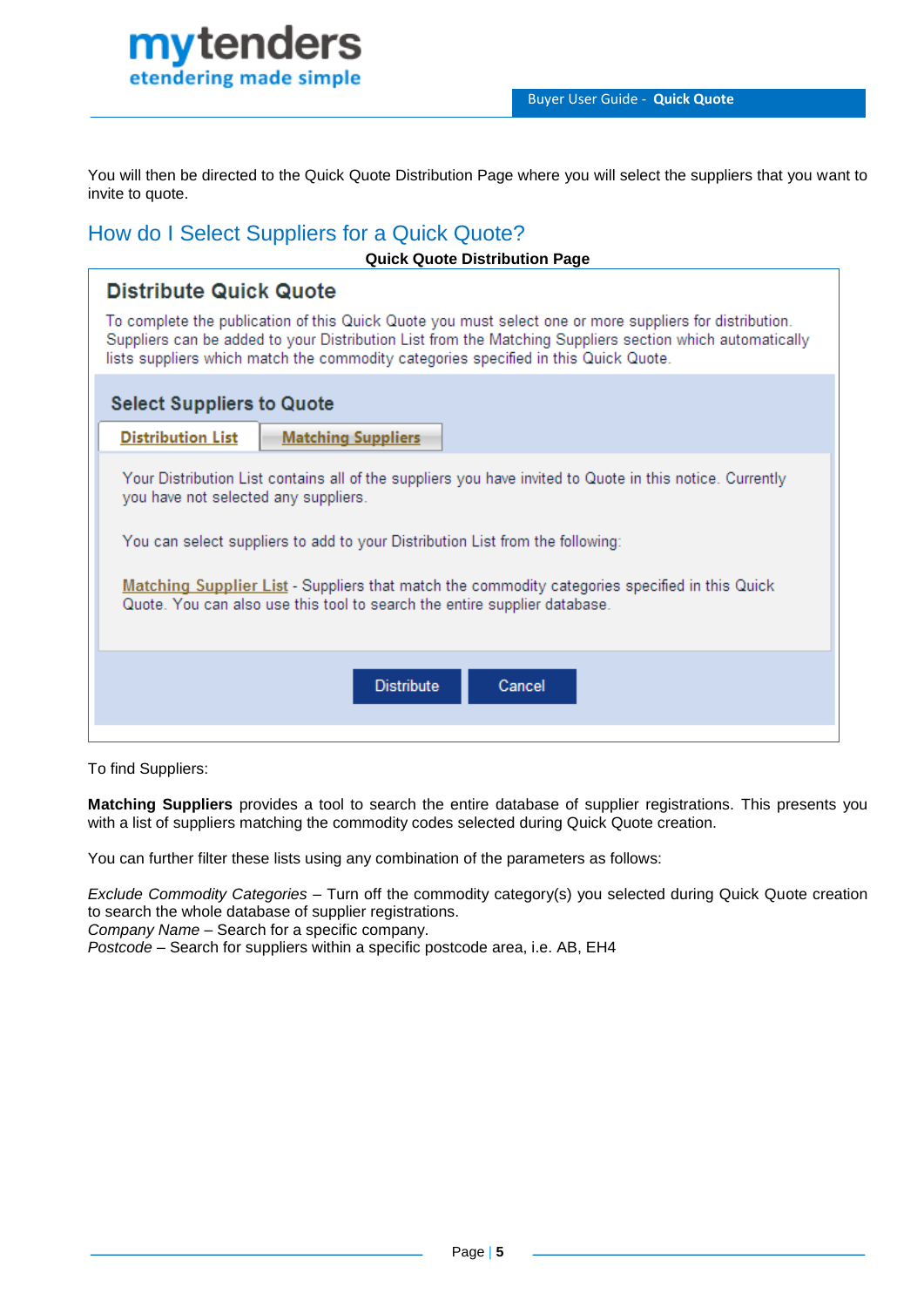

# How do I Add Suppliers to a Quick Quote?

To add suppliers that you want to invite to quote to the distribution list you tick the box to the left hand side of the supplier name and click "Add". You can add multiple suppliers at one time.

#### **Adding suppliers from Matching Suppliers tab**

| <b>Select Suppliers to Quote</b>                                                                                                                                                                                                                                                                                                                                                                                                                  |                                                 |  |                    |  |
|---------------------------------------------------------------------------------------------------------------------------------------------------------------------------------------------------------------------------------------------------------------------------------------------------------------------------------------------------------------------------------------------------------------------------------------------------|-------------------------------------------------|--|--------------------|--|
| <b>Distribution List</b>                                                                                                                                                                                                                                                                                                                                                                                                                          | <b>Matching Suppliers</b>                       |  |                    |  |
| The Matching Supplier List below is a list of all the suppliers that match the commodity categories<br>specified in this Quick Quote. Select the checkbox next to the supplier(s) you wish to invite to quote<br>and click the Add button. You can also refine your search by entering new search criteria including<br>the ability to exclude commodity categories as some suppliers may have different categories in their<br>supplier profile. |                                                 |  |                    |  |
| <b>Refine Search</b>                                                                                                                                                                                                                                                                                                                                                                                                                              |                                                 |  |                    |  |
|                                                                                                                                                                                                                                                                                                                                                                                                                                                   | Exclude Commodity Categories                    |  |                    |  |
| <b>Company Name:</b>                                                                                                                                                                                                                                                                                                                                                                                                                              | Postcode: e.g EH4                               |  |                    |  |
|                                                                                                                                                                                                                                                                                                                                                                                                                                                   |                                                 |  | Search             |  |
| <b>Matching Supplier List</b>                                                                                                                                                                                                                                                                                                                                                                                                                     |                                                 |  |                    |  |
| 3 records found. Jump to page   1 $\vee$   of 1                                                                                                                                                                                                                                                                                                                                                                                                   | Go                                              |  | <b>KKIN</b><br>Add |  |
| DD Asbestos Solutions Ltd<br>Susan Chadwick - susan@DDASL.com                                                                                                                                                                                                                                                                                                                                                                                     |                                                 |  |                    |  |
| <b>Millstream's Utility</b>                                                                                                                                                                                                                                                                                                                                                                                                                       | Marjorie Robertson - marjorie@klickstream.co.uk |  |                    |  |
| Billy O'Reilly - billy@seabsl.co.uk                                                                                                                                                                                                                                                                                                                                                                                                               | ⊠ Star Environmental and Building Services Ltd  |  |                    |  |

You can perform as many searches as required, adding suppliers to the distribution list and then performing a new search.

Each supplier you add is listed in the Distribution list tab. If you wish to remove someone from the distribution list you can click "Delete" next to their name.

**Delete Supplier from Distribution List**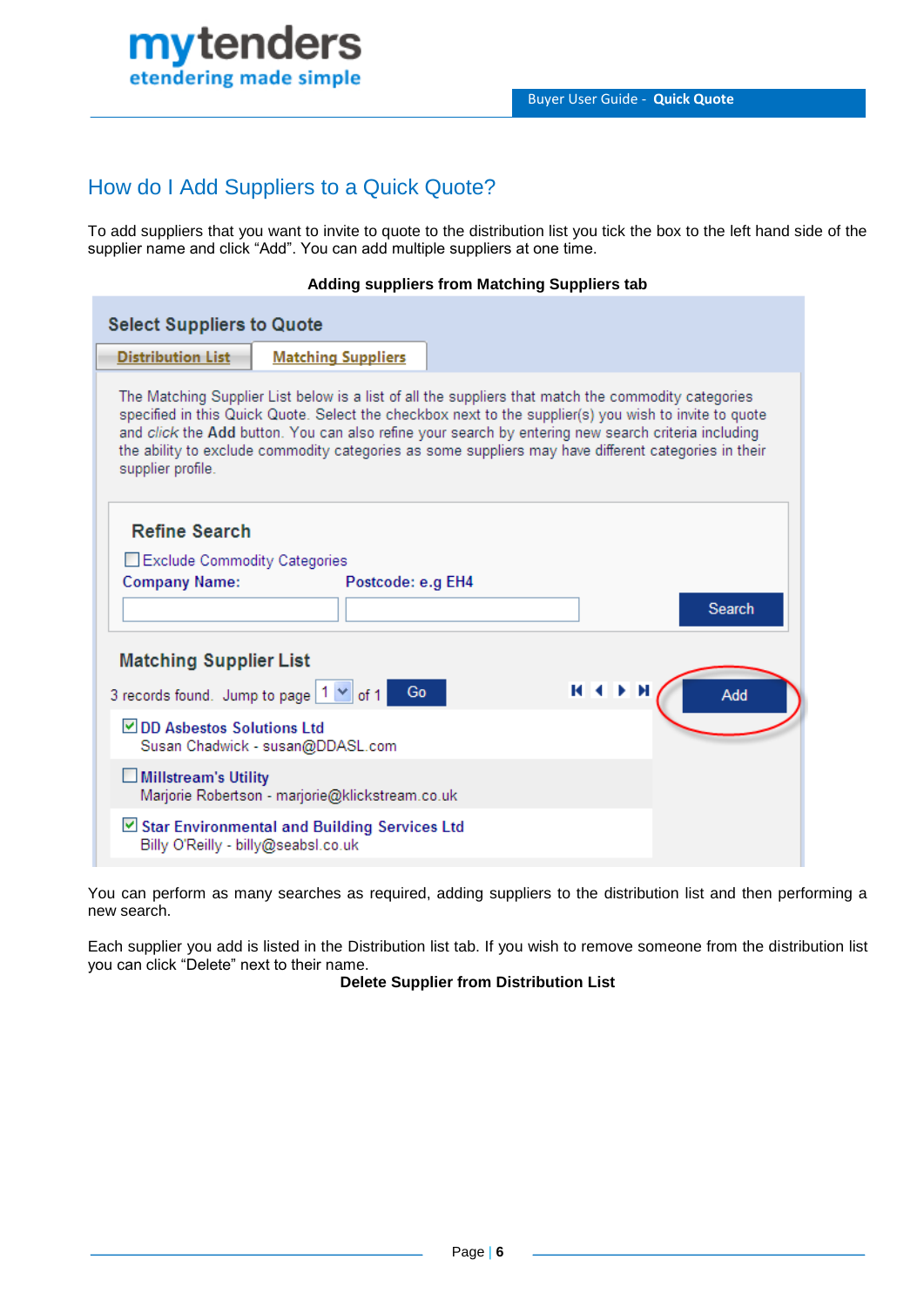# mytenders etendering made simple

Buyer User Guide - **Quick Quote**

| <b>Select Suppliers to Quote</b>                                                      |  |  |  |  |
|---------------------------------------------------------------------------------------|--|--|--|--|
| <b>Distribution List</b><br><b>Matching Suppliers</b>                                 |  |  |  |  |
| Delete Billy O'Reilly - billy@seabsl.co.uk<br>Delete Susan Chadwick - susan@DDASL.com |  |  |  |  |
| <b>Distribute</b><br>Cancel                                                           |  |  |  |  |

Once you are happy with your distribution list click "Distribute". Clicking "Distribute" will send an e-mail to all suppliers on the list informing them of the request for quotation and asking them to log into the site to accept or decline the invitation. You will also receive an e-mail confirming that your Quick Quote has been distributed.

**Distribute Quick Quote**

| <b>Select Suppliers to Quote</b>                                                                                                                |                           |  |  |
|-------------------------------------------------------------------------------------------------------------------------------------------------|---------------------------|--|--|
| <b>Distribution List</b>                                                                                                                        | <b>Matching Suppliers</b> |  |  |
| Delete Marjorie Robertson - marjorie@klickstream.co.uk<br>Delete Billy O'Reilly - billy@seabsl.co.uk<br>Delete Susan Chadwick - susan@DDASL.com |                           |  |  |
| <b>Distribute</b><br>Cancel                                                                                                                     |                           |  |  |

The e-mail address in the "from" field of this e-mail is marked as your own so any direct responses to the e-mail will be sent to your registered e-mail address.

# How Do I Administer a Quick Quote?

Once a Quick Quote has been dispatched you can access it from your published Quick Quote lists in your Quick Quote Control Panel. If required any user with *Quick Quote Publisher* access can:

- **Add a new Supplier to the distribution list** By clicking the "Add new supplier to distribution list" link, searching for the supplier and clicking "Distribute" again. The new supplier will receive an e-mail inviting them to quote and will be added to the distribution list.
- **Cancel the Quick Quote** by clicking 'Cancel' next to "Deadline". This will inform all those on the distribution list that it has been cancelled.
- **Change the deadline for responses** by clicking 'Change' next to "Deadline". This will inform all those on the distribution list that the deadline has been changed and will reset the deadline of the electronic postbox.
- **Add additional information or documents.** The additional information/documents will be e-mailed to the distribution list.
- **Answer/discard Questions** asked through the Q&A system.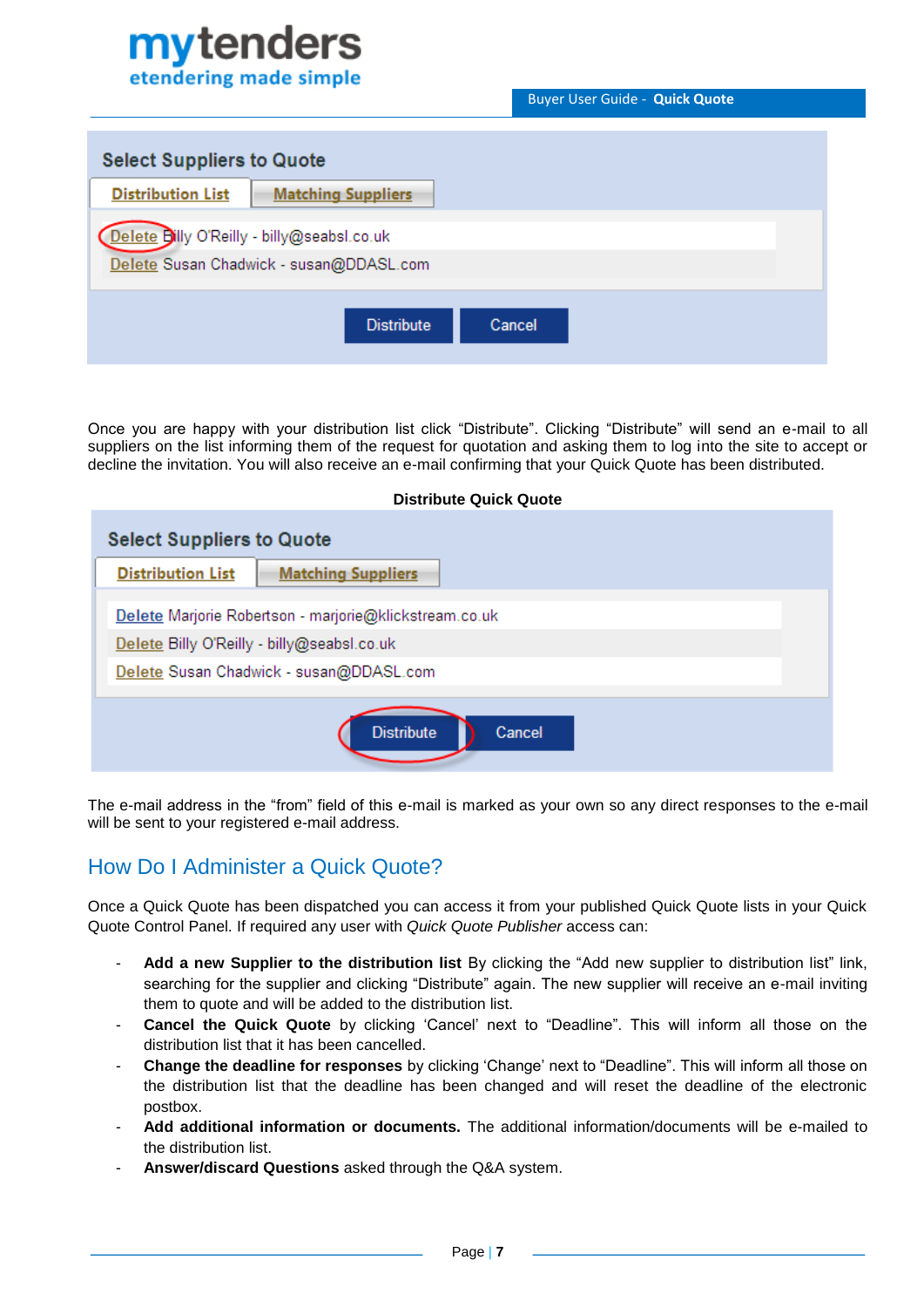

### How do I Deal with Quick Quote Responses?

You can monitor supplier responses from your Quick Quote by clicking on the title of the Quick Quote and then on the Quick Quote status page click on "View Distribution List".

| <b>Quick Quote Status Page</b>                                                                                                                                                                                                                                                                                                                               |  |  |
|--------------------------------------------------------------------------------------------------------------------------------------------------------------------------------------------------------------------------------------------------------------------------------------------------------------------------------------------------------------|--|--|
| <b>Published Details</b>                                                                                                                                                                                                                                                                                                                                     |  |  |
| ID: SEP065924<br>Action: View Published Quick Quote text<br><b>Change Quick Quote Deadline</b><br><b>Cancel Quick Quote</b>                                                                                                                                                                                                                                  |  |  |
| Title: Asbestos Removal<br>Published: 15/09/2011 14:24 by Susan Chadwick<br>Deadline: 29/09/2011 at 12:00<br><b>Archived Date: -</b><br>Visible On Site: No, Quick Quotes are never displayed on the website<br>Distribution List: 4 supplier(s) currently in distribution list<br><b>View Distribution List</b><br><b>Add supplier to distribution list</b> |  |  |

### **Quick Quote Distribution List**

### **Quick Quote Supplier Status**

Below is a list of the suppliers invited to quote. The list shows each supplier and the status of the supplier confirmation.

On receiving the Quick Quote each supplier was asked to accept or decline the request to quote, their responses are listed under Confirmation Status.

#### Download as Excel | Download as CSV

|   | <b>Id Supplier</b>    | <b>Company Name</b>                                           | <b>Confirmation Status</b> | <b>Invited On</b>   | <b>Invited By</b>       |
|---|-----------------------|---------------------------------------------------------------|----------------------------|---------------------|-------------------------|
|   |                       | 12 Karen Bothwell KB Enterprises Ltd                          | Declined - View<br>Reason  | 22/09/2011<br>17:45 | <b>Bruce</b><br>Graffin |
| 6 | Marjorie<br>Robertson | Millstream's Utility                                          | No Response                | 15/09/2011<br>14:22 | Bruce<br>Graffin        |
| 5 | Billy O'Reilly        | Star Environmental and Building   No Response<br>Services Ltd |                            | 15/09/2011<br>14:19 | <b>Bruce</b><br>Graffin |
| 4 | Susan<br>Chadwick     | DD Asbestos Solutions Ltd                                     | Confirmed                  | 15/09/2011<br>14:19 | Bruce<br>Graffin        |

The example above shows that one supplier has confirmed that they intend to quote, one has declined the invitation and another two have not yet responded to the Quick Quote invitation from their Supplier's Quick Quote work space.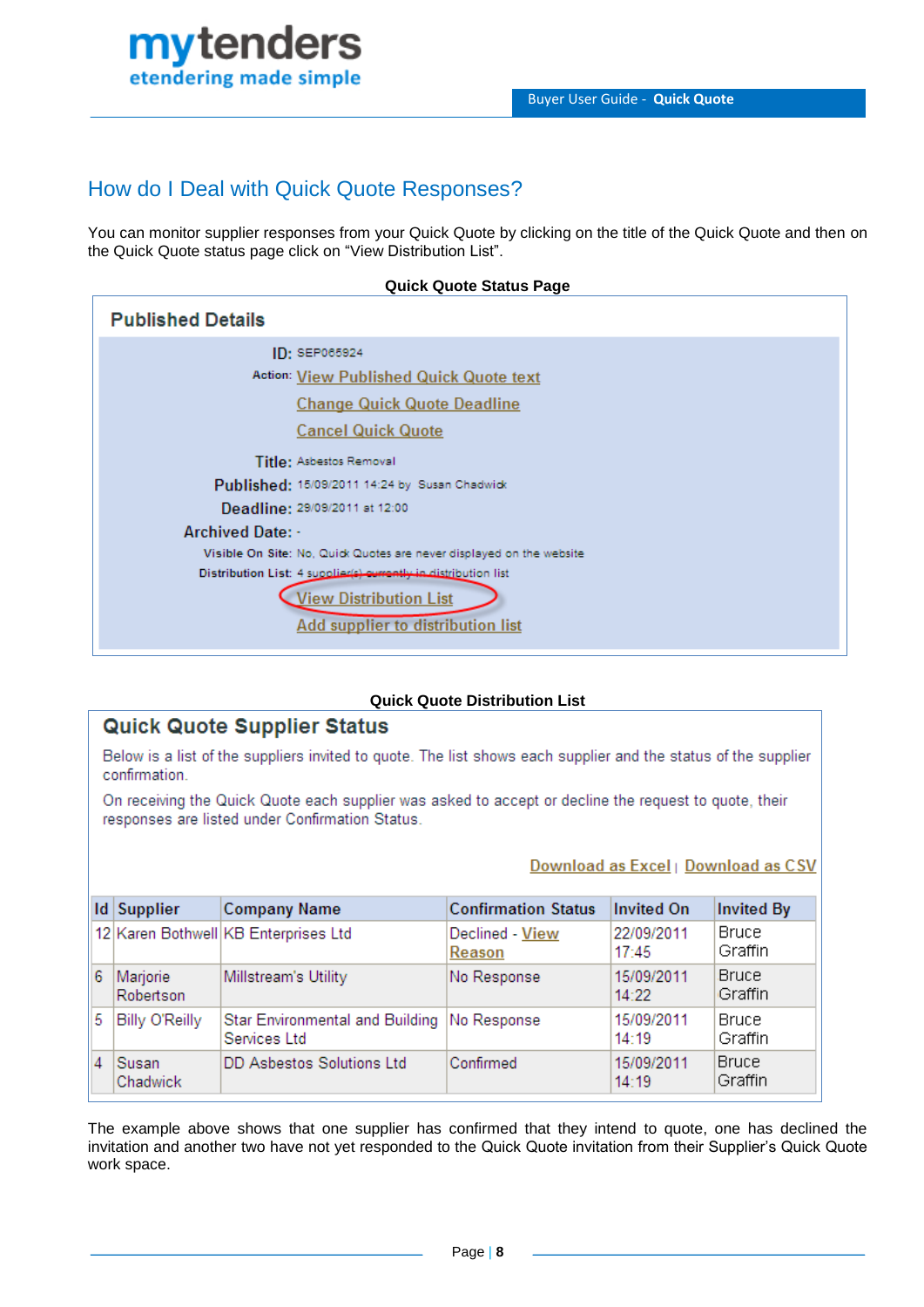

The **Confirmation Status** function is designed to help you monitor that all suppliers have received the invite and how many intend to quote. Should a supplier decline or not respond this will not affect their ability to submit a quote. The Quick Quote will still be available from their Supplier's Quick Quote workspace.

#### **Note: If a supplier has not responded you may wish to contact them to ensure that they received notification of the invite.**

Should any suppliers get in touch with the authority regarding the Quick Quote functions there is a user guide for suppliers under the menu: Help>User Guides.

### How do I Create a Quick Quote Award?

From your Quick Quote Control Panel select the link "My Published Quick Quotes" or "Buyer Published Quick Quotes" if you did not create the Quick Quote.

Click on the published Quick Quote title you wish to create a Quick Quote Award for and click the "Award" button to create your Quick Quote Award.

# **Quick quote status Pre-Publication Details** Document ID: 190201 **Action: View Pre-Publication Quick Quote text** Title: 5 Chairs Nature Of Contract: Supply Contract **Status: Dispatched** Created: 08/08/2011 16:19 by Administrator Administrator Last Amended: 09/08/2011 11:12 by Administrator Administrator Released: 10/08/2011 14:47 Award

The unpublished Quick Quote Award will be saved under "my unpublished Quick Quote Awards" until it is ready to be distributed to the suppliers who were invited to quote.

The Quick Quote Award template shares a lot of the same question as the Quick Quote and the answers provided for these are copied across to your Quick Quote Award notice. The additional question asked in the award notice are below:

**Quick Quote Value -** For statistical purposes you should enter the value of the contract under this question. **This value is not shared with other bidders.**

**Date of Award -** The date the Quick Quote was awarded to the successful bidder(s).

**Purchase Date or Start/End Dates -** For reporting purposes you should either enter the Purchase date if it is a one off purchase or the both the start and end dates if this is a term contract.

**Number of Quotes received -** Enter the number of quotes received in response to the quote.

**Successful Bidder List -** Select the Successful bidder(s) name to add them to the Successful bidder list.

**Additional Information -** If applicable you can add additional information for your Quick Quote Award.